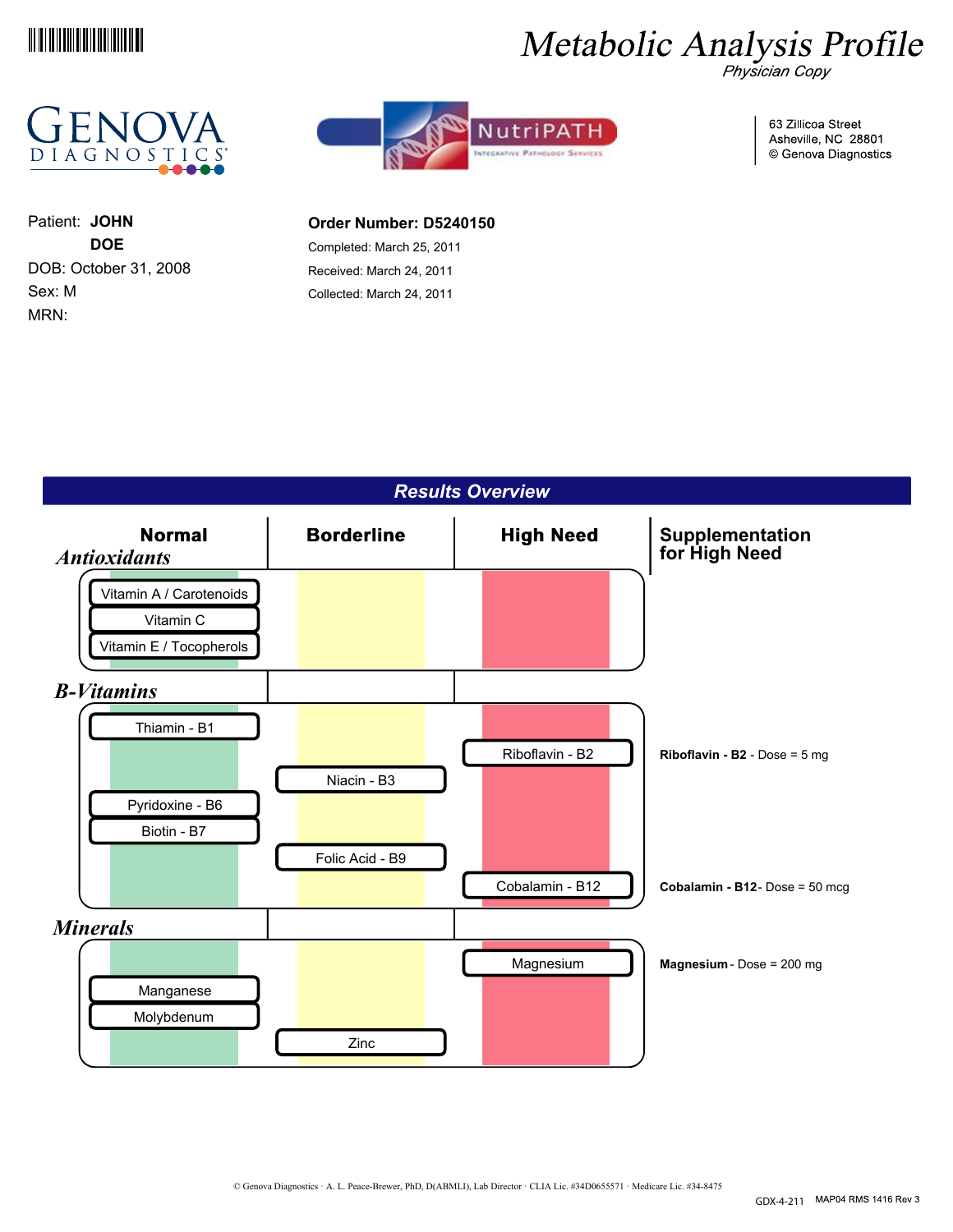## SUGGESTED SUPPLEMENT SCHEDULE

| <b>Supplements</b>       | <b>Daily</b><br>Recommended<br>Intake (DRI) | <b>Patient's Daily</b><br><b>Recommendations</b> | Provider<br><b>Daily</b><br><b>Recommendations</b> |
|--------------------------|---------------------------------------------|--------------------------------------------------|----------------------------------------------------|
| <b>Antioxidants</b>      |                                             |                                                  |                                                    |
| Vitamin A / Carotenoids  | 1,000 IU                                    | 1,000 IU                                         |                                                    |
| Vitamin C                | 15 <sub>mg</sub>                            | 50 mg                                            |                                                    |
| Vitamin E / Tocopherols  | 9 IU                                        | 25 IU                                            |                                                    |
| <b>B-Vitamins</b>        |                                             |                                                  |                                                    |
| Thiamin - B1             | 0.5 <sub>mg</sub>                           | 1 <sub>mg</sub>                                  |                                                    |
| Riboflavin - B2          | 0.5 <sub>mg</sub>                           | 5 mg                                             |                                                    |
| Niacin - B3              | 6 mg                                        | $20 \, mg$                                       |                                                    |
| Pyridoxine - B6          | 0.5 <sub>mg</sub>                           | 1 <sub>mg</sub>                                  |                                                    |
| Biotin - B7              | 8 mcg                                       | 50 mcg                                           |                                                    |
| Folic Acid - B9          | 150 mcg                                     | 300 mcg                                          |                                                    |
| Cobalamin - B12          | $0.9$ mcg                                   | 50 mcg                                           |                                                    |
| <b>Minerals</b>          |                                             |                                                  |                                                    |
| Magnesium                | 80 mg                                       | 200 mg                                           |                                                    |
| Manganese                | 1.2 <sub>mg</sub>                           | 1 <sub>mg</sub>                                  |                                                    |
| Molybdenum               | 17 mcg                                      | 25 mcg                                           |                                                    |
| Zinc                     | 3 mg                                        | 5 <sub>mg</sub>                                  |                                                    |
|                          |                                             |                                                  |                                                    |
| <b>Digestive Support</b> |                                             |                                                  |                                                    |
| Probiotics               |                                             | 10 B CFU                                         |                                                    |
| Pancreatic Enzymes       |                                             | 5,000 IU                                         |                                                    |

Recommendations for age and gender-specific supplementation are set by comparing levels of nutrient functional need to optimal levels as described in the peer-reviewed literature. They are provided as guidance for short-term support of nutritional deficiencies only.

The Suggested Supplemental Schedule is provided at the request of the ordering practitioner. Any application of it as a therapeutic intervention is to be determined by the ordering practitioner.

Key **Normal Borderline High Need**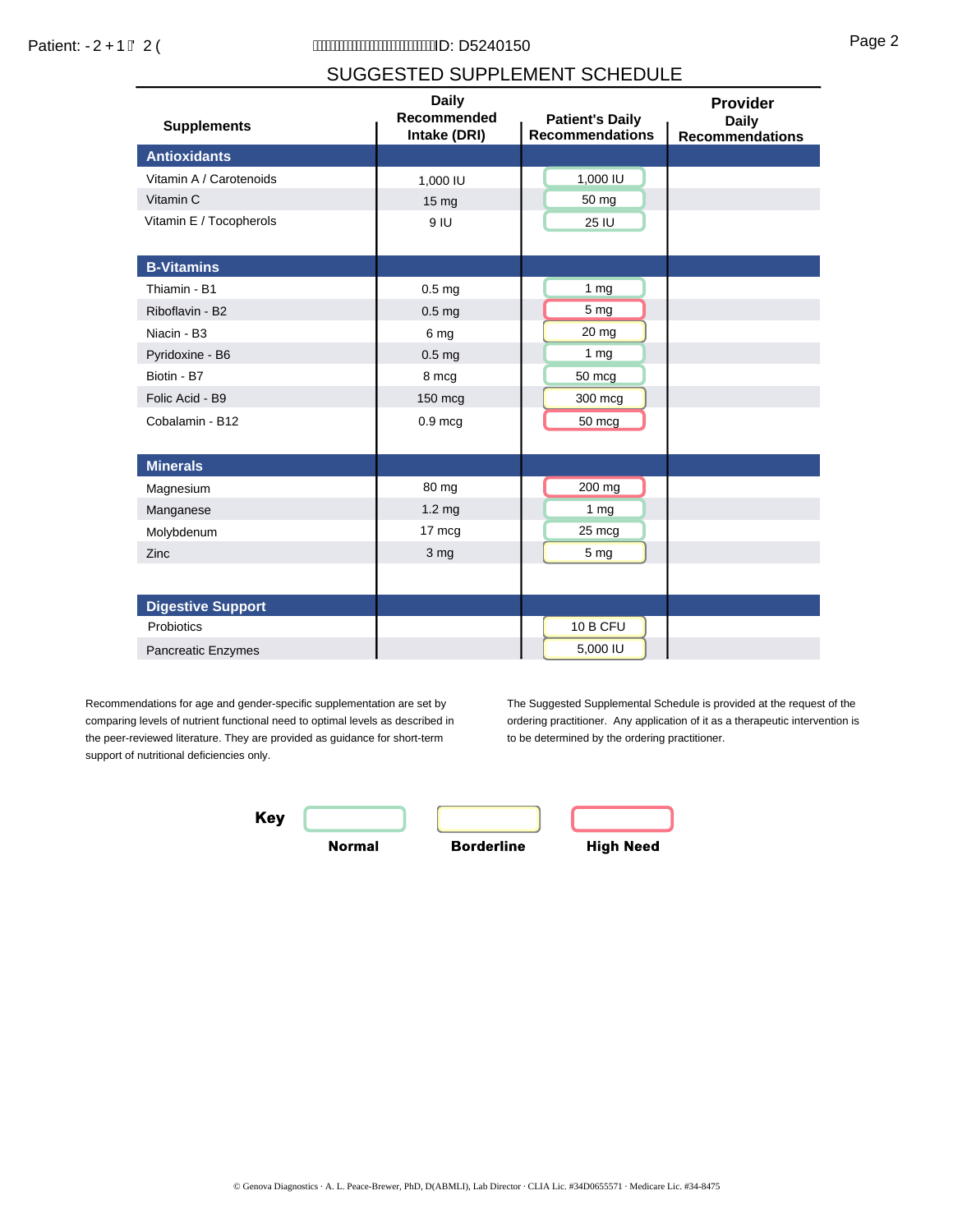*Nutritional Needs*



| Vitamin C |       |                  |        |
|-----------|-------|------------------|--------|
|           | 50 mg | $100 \text{ mg}$ | 250 mg |

- Vitamin C is an antioxidant (also used in the regeneration of other antioxidants). It is involved in cholesterol metabolism, the production & function of WBCs and antibodies, and the synthesis of collagen, norepinephrine and carnitine.
- Deficiency may occur with oral contraceptives, aspirin, diuretics or NSAIDs.
- Deficiency can result in scurvy, swollen gingiva, periodontal destruction, loose teeth, sore mouth, soft tissue ulcerations, or increased risk of infection.
- Food sources include oranges, grapefruit, strawberries, tomato, sweet red pepper, broccoli and potato.

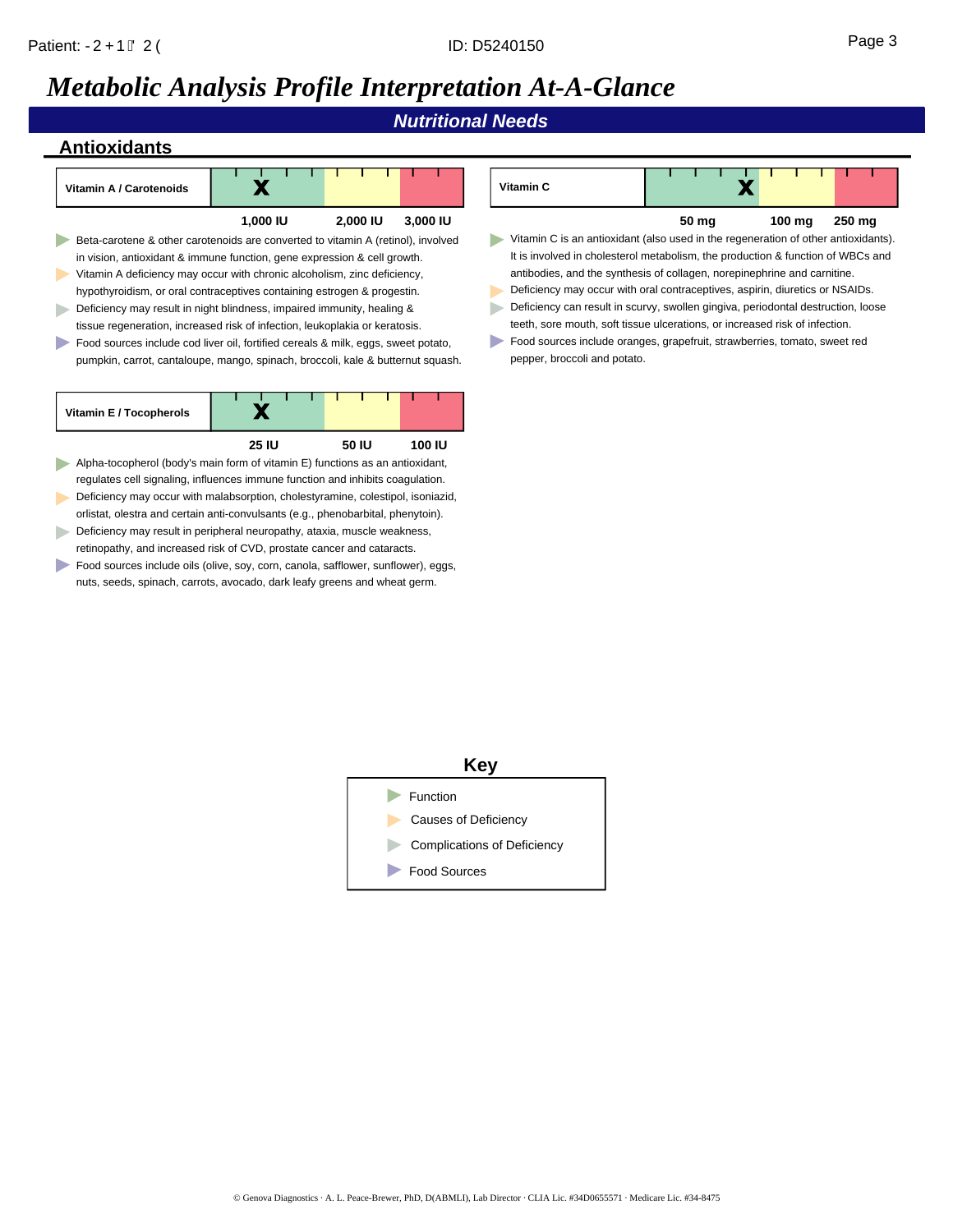## *Metabolic Analysis Profile Interpretation At-A-Glance*

*Nutritional Needs*

## **B-Vitamins**

| Х                                                                                                                                                                                                                                                                                                                                                                                                                                                                                                                                                                                                                                                                             | Х                                                                                                                                                                                                                                                                                                                                                                                                                                                                                                                                                                                                                                                                                                                                                       |  |  |  |  |  |  |  |
|-------------------------------------------------------------------------------------------------------------------------------------------------------------------------------------------------------------------------------------------------------------------------------------------------------------------------------------------------------------------------------------------------------------------------------------------------------------------------------------------------------------------------------------------------------------------------------------------------------------------------------------------------------------------------------|---------------------------------------------------------------------------------------------------------------------------------------------------------------------------------------------------------------------------------------------------------------------------------------------------------------------------------------------------------------------------------------------------------------------------------------------------------------------------------------------------------------------------------------------------------------------------------------------------------------------------------------------------------------------------------------------------------------------------------------------------------|--|--|--|--|--|--|--|
| Thiamin - B1                                                                                                                                                                                                                                                                                                                                                                                                                                                                                                                                                                                                                                                                  | Pyridoxine - B6                                                                                                                                                                                                                                                                                                                                                                                                                                                                                                                                                                                                                                                                                                                                         |  |  |  |  |  |  |  |
| 2 <sub>mg</sub><br>1 mg<br>3 mg<br>B1 is a required cofactor for enzymes involved in energy production from food,<br>and for the synthesis of ATP, GTP, DNA, RNA and NADPH.<br>Low B1 can result from chronic alcoholism, diuretics, digoxin, oral contracep-<br>tives and HRT, or large amounts of tea & coffee (contain anti-B1 factors).<br>B1 deficiency may lead to dry beriberi (e.g., neuropathy, muscle weakness), wet<br>beriberi (e.g., cardiac problems, edema), encephalopathy or dementia.<br>Food sources include lentils, whole grains, wheat germ, Brazil nuts, peas,<br>organ meats, brewer's yeast, blackstrap molasses, spinach, milk & eggs.              | 2 <sub>mg</sub><br>5 <sub>mg</sub><br>1 mg<br>B6 (as P5P) is a cofactor for enzymes involved in glycogenolysis &<br>gluconeogenesis, and synthesis of neurotransmitters, heme, B3, RBCs and<br>nucleic acids.<br>Low B6 may result from chronic alcoholism, long-term diuretics, estrogens (oral<br>contraceptives and HRT), anti-TB meds, penicillamine, L-DOPA or digoxin.<br>B6 deficiency may result in neurologic symptoms (e.g., irritability, depression,<br>seizures), oral inflammation, impaired immunity or increased homocysteine.<br>Food sources include poultry, beef, beef liver, fish, whole grains, wheat germ,<br>soybean, lentils, nuts & seeds, potato, spinach and carrots.                                                       |  |  |  |  |  |  |  |
| Х                                                                                                                                                                                                                                                                                                                                                                                                                                                                                                                                                                                                                                                                             | Х                                                                                                                                                                                                                                                                                                                                                                                                                                                                                                                                                                                                                                                                                                                                                       |  |  |  |  |  |  |  |
| <b>Riboflavin - B2</b>                                                                                                                                                                                                                                                                                                                                                                                                                                                                                                                                                                                                                                                        | <b>Biotin - B7</b>                                                                                                                                                                                                                                                                                                                                                                                                                                                                                                                                                                                                                                                                                                                                      |  |  |  |  |  |  |  |
| 2 <sub>mg</sub><br>5 mg<br>1 mg<br>B2 is a key component of enzymes involved in antioxidant function, energy<br>production, detoxification, methionine metabolism and vitamin activation.<br>Low B2 may result from chronic alcoholism, some anti-psychotic medications,<br>oral contraceptives, tricyclic antidepressants, quinacrine or adriamycin.<br>B2 deficiency may result in oxidative stress, mitochondrial dysfunction, low uric<br>acid, low B3 or B6, high homocysteine, anemia or oral & throat inflammation.<br>Food sources include milk, cheese, eggs, whole grains, beef, chicken, wheat<br>germ, fish, broccoli, asparagus, spinach, mushrooms and almonds. | $100 \text{ mc}$ g<br>$50 \text{ mcg}$<br>$200$ mcg<br>Biotin is a cofactor for enzymes involved in functions such as fatty acid (FA)<br>synthesis, mitochondrial FA oxidation, gluconeogenesis, and DNA replication &<br>transcription.<br>Deficiency may result from certain inborn errors, chronic intake of raw egg<br>whites, long-term TPN use, anticonvulsants, high-dose B5, sulfa drugs & other<br>antibiotics.<br>Low levels may result in neurologic symptoms (e.g., paresthesias, depression),<br>hair loss, scaly rash on face or genitals or impaired immunity.<br>Food sources include yeast, whole grains, wheat germ, eggs, cheese, liver,<br>meats, fish, wheat, nuts & seeds, avocado, raspberries, sweet potato and<br>cauliflower. |  |  |  |  |  |  |  |
| X                                                                                                                                                                                                                                                                                                                                                                                                                                                                                                                                                                                                                                                                             | X                                                                                                                                                                                                                                                                                                                                                                                                                                                                                                                                                                                                                                                                                                                                                       |  |  |  |  |  |  |  |
| Niacin - B3                                                                                                                                                                                                                                                                                                                                                                                                                                                                                                                                                                                                                                                                   | Folic Acid - B9                                                                                                                                                                                                                                                                                                                                                                                                                                                                                                                                                                                                                                                                                                                                         |  |  |  |  |  |  |  |
| 20 <sub>mg</sub>                                                                                                                                                                                                                                                                                                                                                                                                                                                                                                                                                                                                                                                              | $200$ mcg                                                                                                                                                                                                                                                                                                                                                                                                                                                                                                                                                                                                                                                                                                                                               |  |  |  |  |  |  |  |
| 10 $mg$                                                                                                                                                                                                                                                                                                                                                                                                                                                                                                                                                                                                                                                                       | $300 \text{ mcg}$                                                                                                                                                                                                                                                                                                                                                                                                                                                                                                                                                                                                                                                                                                                                       |  |  |  |  |  |  |  |
| 30 mg                                                                                                                                                                                                                                                                                                                                                                                                                                                                                                                                                                                                                                                                         | 400 mcg                                                                                                                                                                                                                                                                                                                                                                                                                                                                                                                                                                                                                                                                                                                                                 |  |  |  |  |  |  |  |
| B3 is used to form NAD and NADP, involved in energy production from food, fatty                                                                                                                                                                                                                                                                                                                                                                                                                                                                                                                                                                                               | Folic acid plays a key role in coenzymes involved in DNA and SAMe synthesis,                                                                                                                                                                                                                                                                                                                                                                                                                                                                                                                                                                                                                                                                            |  |  |  |  |  |  |  |
| acid & cholesterol synthesis, cell signaling, DNA repair & cell differentiation.                                                                                                                                                                                                                                                                                                                                                                                                                                                                                                                                                                                              | methylation, nucleic acids & amino acid metabolism and RBC production.                                                                                                                                                                                                                                                                                                                                                                                                                                                                                                                                                                                                                                                                                  |  |  |  |  |  |  |  |
| Low B3 may result from deficiencies of tryptophan (B3 precursor), B6, B2 or Fe                                                                                                                                                                                                                                                                                                                                                                                                                                                                                                                                                                                                | Low folate may result from alcoholism, high-dose NSAIDs, diabetic meds, H2                                                                                                                                                                                                                                                                                                                                                                                                                                                                                                                                                                                                                                                                              |  |  |  |  |  |  |  |
| (cofactors in B3 production), or from long-term isoniazid or oral contraceptive use.                                                                                                                                                                                                                                                                                                                                                                                                                                                                                                                                                                                          | blockers, some diuretics and anti-convulsants, SSRIs, methotrexate,                                                                                                                                                                                                                                                                                                                                                                                                                                                                                                                                                                                                                                                                                     |  |  |  |  |  |  |  |
| B3 deficiency may result in pellagra (dermatitis, diarrhea, dementia), neurologic                                                                                                                                                                                                                                                                                                                                                                                                                                                                                                                                                                                             | trimethoprim, pyrimethamine, triamterene, sulfasalazine or cholestyramine.                                                                                                                                                                                                                                                                                                                                                                                                                                                                                                                                                                                                                                                                              |  |  |  |  |  |  |  |
| symptoms (e.g., depression, memory loss), bright red tongue or fatigue.                                                                                                                                                                                                                                                                                                                                                                                                                                                                                                                                                                                                       | Folate deficiency can result in anemia, fatigue, low methionine, increased                                                                                                                                                                                                                                                                                                                                                                                                                                                                                                                                                                                                                                                                              |  |  |  |  |  |  |  |
| Food sources include poultry, beef, organ meats, fish, whole grains, peanuts,                                                                                                                                                                                                                                                                                                                                                                                                                                                                                                                                                                                                 | homocysteine, impaired immunity, heart disease, birth defects and CA risk.                                                                                                                                                                                                                                                                                                                                                                                                                                                                                                                                                                                                                                                                              |  |  |  |  |  |  |  |
| seeds, lentils, brewer's yeast and lima beans.                                                                                                                                                                                                                                                                                                                                                                                                                                                                                                                                                                                                                                | Food sources include fortified grains, green vegetables, beans & legumes.                                                                                                                                                                                                                                                                                                                                                                                                                                                                                                                                                                                                                                                                               |  |  |  |  |  |  |  |

**Cobalamin - B12**

DNA & RNA.

chromosome breaks.

B12 plays important roles in energy production from fats & proteins,

B12 deficiency can lead to anemia, fatigue, neurologic symptoms (e.g., paresthesias, memory loss, depression, dementia), methylation defects or

Food sources include shellfish, red meat poultry, fish, eggs, milk and cheese.

methylation, synthesis of hemoglobin & RBCs, and maintenance of nerve cells,

**10 mcg 25 mcg 50 mcg**

X

Low B12 may result from alcoholism, malabsorption, hypochlorhydria (e.g., from atrophic gastritis, H. pylori infection, pernicious anemia, H2 blockers, PPIs), vegan diets, diabetic meds, cholestyramine, chloramphenicol, neomycin or colchicine.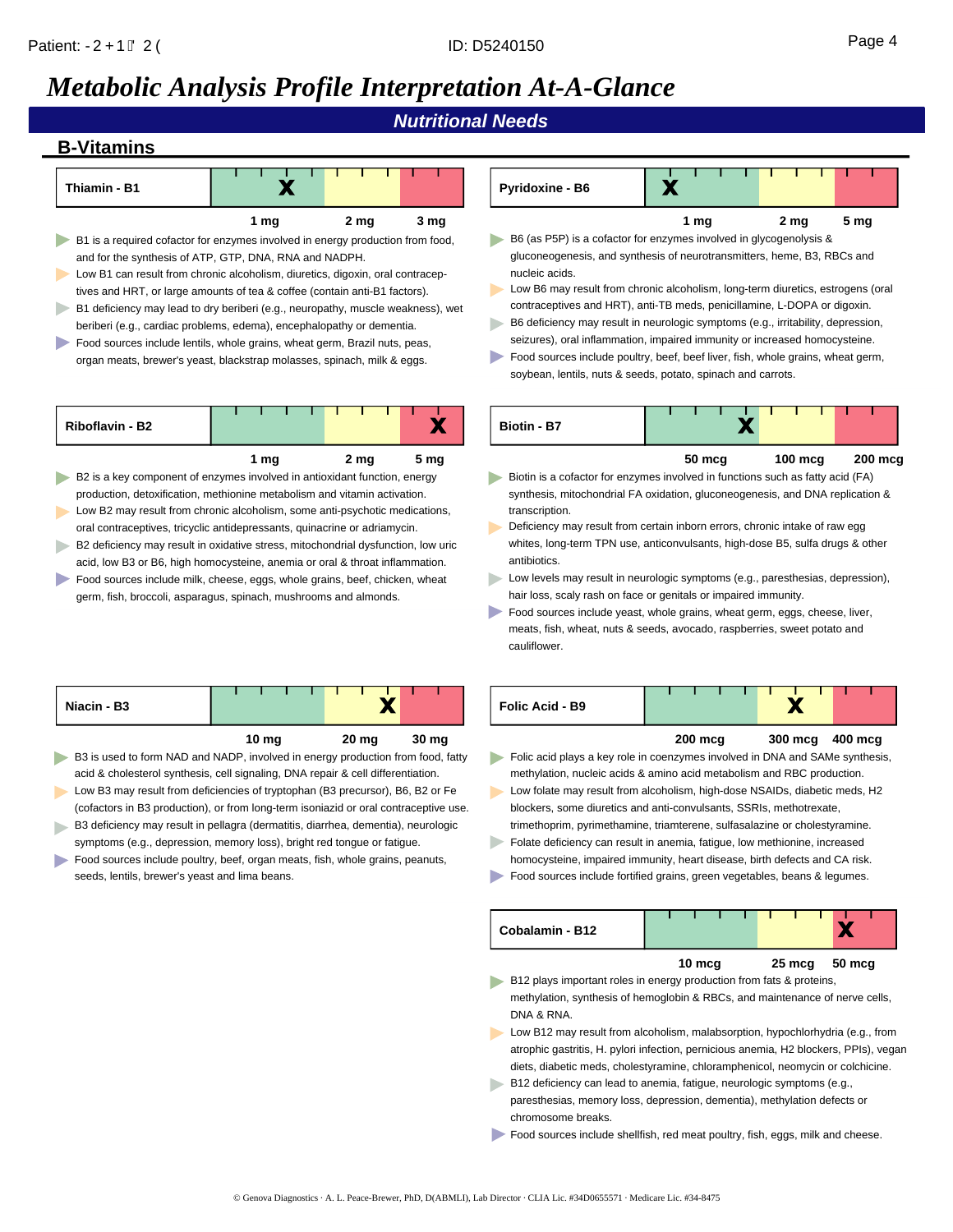## *Metabolic Analysis Profile Interpretation At-A-Glance*

*Nutritional Needs*

### **Minerals**

| Manganese                                                                   |      |      |      |  |  |  |  |  |  |  |  |
|-----------------------------------------------------------------------------|------|------|------|--|--|--|--|--|--|--|--|
|                                                                             | 1 mg | 2 mg | 3 mg |  |  |  |  |  |  |  |  |
| Manganese plays an important role in antioxidant function, gluconeogenesis, |      |      |      |  |  |  |  |  |  |  |  |

- the urea cycle, cartilage & bone formation, energy production and digestion. Impaired absorption of Mn may occur with excess intake of Fe, Ca, Cu, folic acid, or phosphorous compounds, or use of long-term TPN, Mg-containing antacids or laxatives.
- Deficiency may result in impaired bone/connective tissue growth, glucose & lipid dysregulation, infertility, oxidative stress, inflammation or hyperammonemia.
- Food sources include whole grains, legumes, dried fruits, nuts, dark green leafy vegetables, liver, kidney and tea.

| Molybdenum |                  |                  |                  |
|------------|------------------|------------------|------------------|
|            | $25 \text{ mca}$ | $50 \text{ mca}$ | $75 \text{ mca}$ |

- Molybdenum is a cofactor for enzymes that convert sulfites to sulfate, and nucleotides to uric acid, and that help metabolize aldehydes & other toxins.
- Low Mo levels may result from long-term TPN that does not include Mo.
- Mo deficiency may result in increased sulfite, decreased plasma uric acid (and antioxidant function), deficient sulfate, impaired sulfation (detoxification), neurologic disorders or brain damage (if severe deficiency).
- Food sources include buckwheat, beans, grains, nuts, beans, lentils, meats and vegetables (although Mo content of plants depends on soil content).

| Magnesium | $100 \text{ ma}$ |  | $150 \text{ ma}$ | $200 \text{ ma}$ |
|-----------|------------------|--|------------------|------------------|
|           |                  |  |                  |                  |



- Deficiency may occur with malabsorption, alcoholism, hyperparathyroidism, renal disorders (wasting), diabetes, diuretics, digoxin or high doses of zinc.
- Low Mg may result in muscle weakness/spasm, constipation, depression,  $\blacktriangleright$ hypertension, arrhythmias, hypocalcemia, hypokalemia or personality changes.
- Food sources include dark leafy greens, oatmeal, buckwheat, unpolished grains, chocolate, milk, nuts & seeds, lima beans and molasses.

| Zinc |  |      |  |      |       |  |
|------|--|------|--|------|-------|--|
|      |  | 3 ma |  | 5 ma | 10 ma |  |

- **Zinc plays a vital role in immunity, protein metabolism, heme synthesis, growth** & development, reproduction, digestion and antioxidant function.
- Low levels may occur with malabsorption, alcoholism, chronic diarrhea, diabetes, excess Cu or Fe, diuretics, ACE inhibitors, H2 blockers or digoxin.
- b. Deficiency can result in hair loss and skin rashes, also impairments in growth & healing, immunity, sexual function, taste & smell and digestion.
- Food sources include oysters, organ meats, soybean, wheat germ, seeds, nuts, red meat, chicken, herring, milk, yeast, leafy and root vegetables.

## *Digestive Support*

| Need for<br><b>Probiotics</b> |         |  |  |                 |  |                 |
|-------------------------------|---------|--|--|-----------------|--|-----------------|
|                               | 5 B CFU |  |  | <b>10 B CFU</b> |  | <b>25 B CFU</b> |

- **Probiotics have many functions. These include: production of some B vitamins** and vitamin K; enhancement of digestion & absorption; decreasing severity of diarrheal illness; modulation of immune function & intestinal permeability.
- Alterations of gastrointestinal microflora may result from C-section delivery, antibiotic use, improved sanitation, decreased consumption of fermented foods, and use of certain drugs.
- Some of the diseases associated with microflora imbalances include: IBS, IBD, fibromyalgia, chronic fatigue syndrome, obesity, atopic illness, colic and cancer.
- Food sources rich in probiotics are yogurt, kefir and fermented foods.

| Need for<br><b>Pancreatic Enzymes</b> |      |          |           |
|---------------------------------------|------|----------|-----------|
|                                       | 0 IU | 5.000 IU | 10,000 IU |

**Pancreatic enzymes are secreted by the exocrine glands of the pancreas and** include protease/peptidase, lipase and amylase.

Pancreatic exocrine insufficiency may be primary or secondary in nature. Any indication of insufficiency warrants further evaluation for underlying cause (i.e., celiac disease, small intestine villous atrophy, small bowel bacterial overgrowth).

- $\blacktriangleright$  A high functional need for digestive enzymes suggests that there is an impairment related to digestive capacity.
- Determining the strength of the pancreatic enzyme support depends on the degree of functional impairment. Supplement potency is based on the lipase units present in both prescriptive and non-prescriptive agents.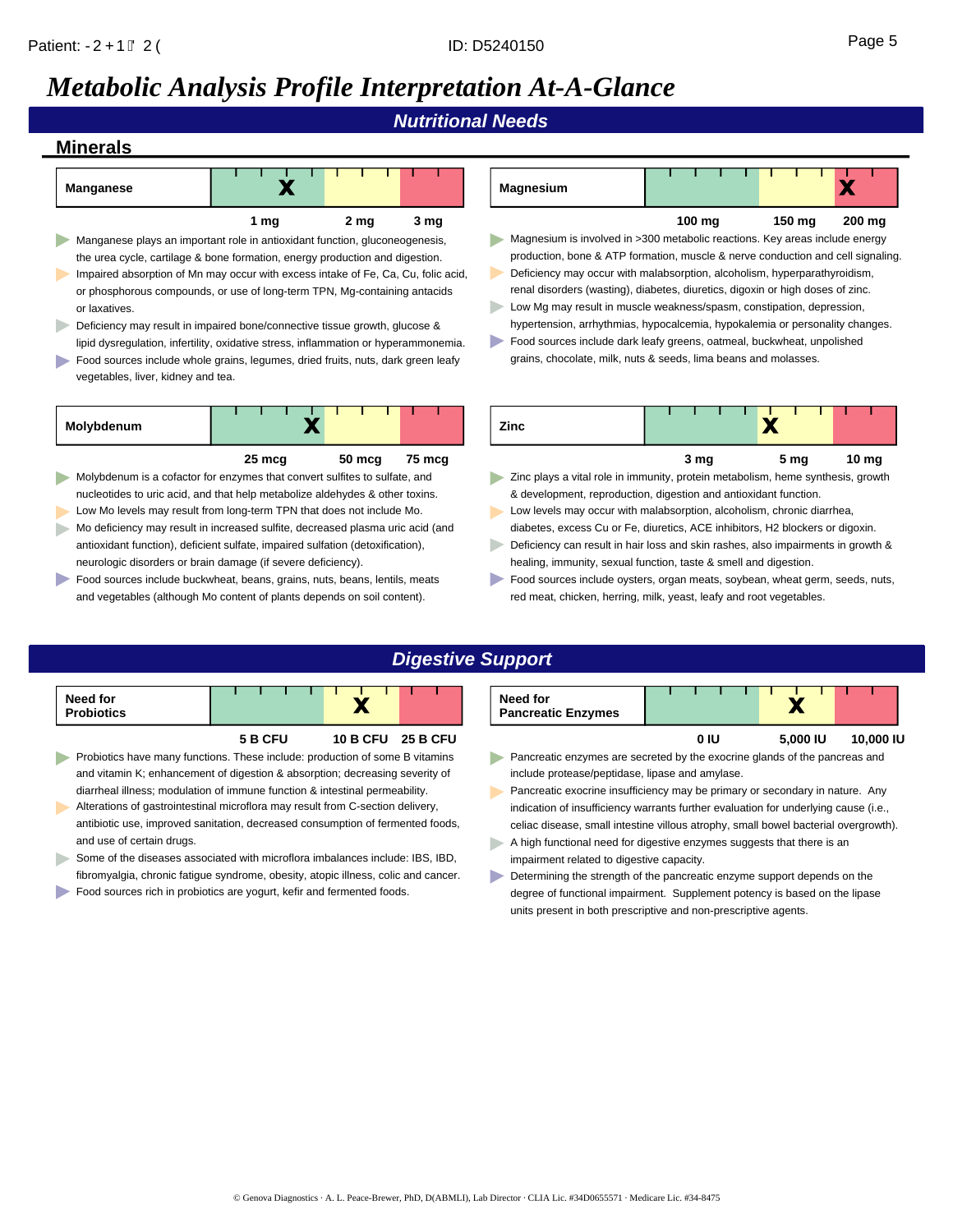## *Metabolic Analysis Profile Interpretation At-A-Glance*

*Functional Imbalances*

| <b>Mitochondrial Dysfunction</b> |  |  |  |  |  |
|----------------------------------|--|--|--|--|--|
|                                  |  |  |  |  |  |

- Mitochondria are a primary site of generation of reactive oxygen species. Oxidative damage is considered an important factor in decline of physiologic function that occurs with aging and stress.
- Mitochondrial defects have been identified in cardiovascular disease, fatigue syndromes, neurologic disorders such as Parkinson's and Alzheimer's disease, as well as a variety of genetic conditions. Common nutritional deficiencies can impair mitochondrial efficiency.

| <b>Toxic Exposure</b> |  |  |  |  |  |
|-----------------------|--|--|--|--|--|

- Methyl tert-Butyl Ether (MTBE) is a common gasoline additive used to increase octane ratings, and has been found to contaminate ground water supplies where gasoline is stored. Inhalation of MTBE may cause nose and throat irritation, as well as headaches, nausea, dizziness and mental confusion. Animal studies suggest that drinking MTBE may cause gastrointestinal irritation, liver and kidney damage and nervous system effects.
- Styrene is classified by the US EPA as a "potential human carcinogen," and is found widely distributed in commercial products such as rubber, plastic, insulation, fiberglass, pipes, food containers and carpet backing.
- Levels of these toxic substances should be examined within the context of the body's functional capacity for methylation and need for glutathione.

| <b>Need for Methylation</b> |  |  |  |  |  |
|-----------------------------|--|--|--|--|--|

- Methylation is an enzymatic process that is critical for both synthesis and inactivation. DNA, estrogen and neurotransmitter metabolism are all dependent on appropriate methylation activity.
- B vitamins and other nutrients (methionine, magnesium, selenium) functionally support catechol-O-methyltransferase (COMT), the enzyme responsible for methylation.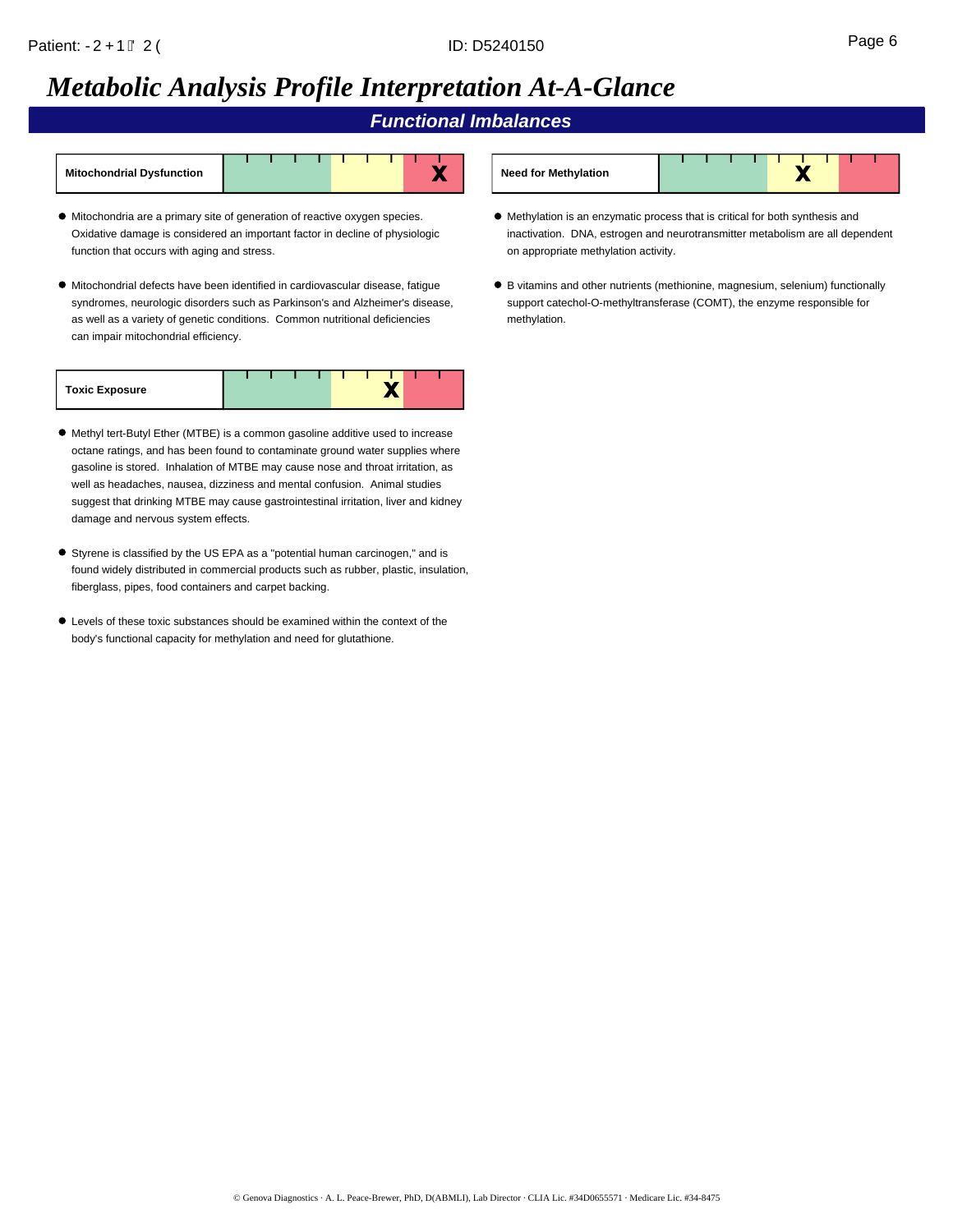